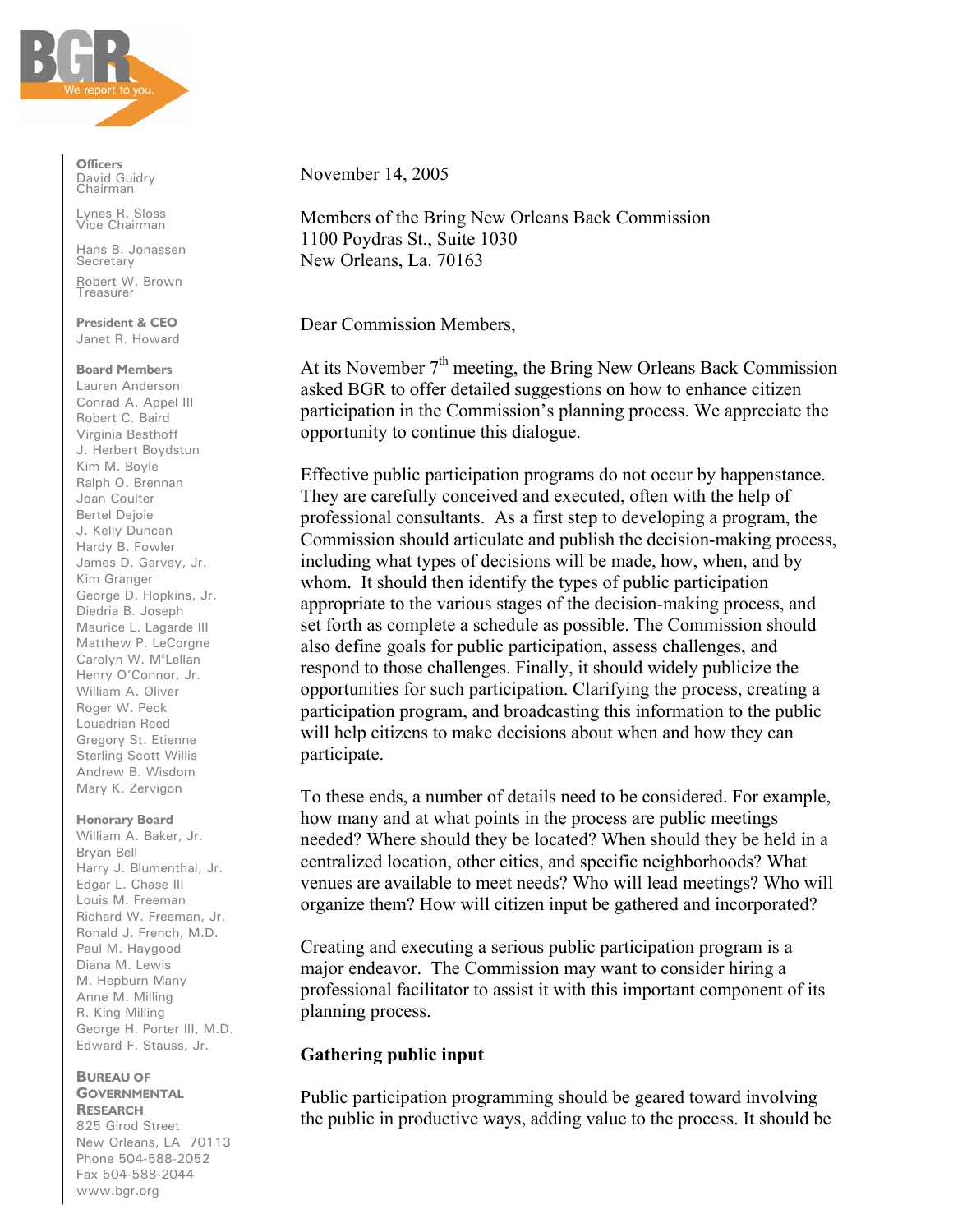November 14, 2005 Page 2

manifold in approach to ensure a wide audience is drawn in, but clear and focused enough to allow interested participants to concentrate their energies where they see fit. In creating a vision plan, the public should be incorporated into every stage of decision making, lending the process legitimacy and helping leaders to build trust with the public.

Public input should be elicited on several fronts beyond the standard town hall meetings and comment periods of public meetings. Options for collecting input include the following:

- Focused advisory groups that meet regularly can hash out issues.
- In subject matter-based summits or charrettes, a large group can be broken into smaller groups to work on specific issues of manageable size, then report back to the larger group and tie together a vision.
- Interviews of key stakeholders, conducted by trained planners and integrated appropriately into the larger vision, can be a helpful part of the process.
- "Open houses" with informational exhibits on particular aspects of the Commission's work and comment cards that allow citizens to react can be useful.
- In some cases, polls and surveys, by phone or through a system of registered online participants, can help to gauge the public's views.
- The web makes an excellent tool for building dialogue and gathering suggestions. The Bring New Orleans Back web site should be interactive enough to allow web-based forums for citizen participation. It can include issue-specific chat-rooms where interested parties can work through issues and a mechanism for collecting e-mail comments to proposals under consideration.
- Another useful technology is so-called "groupware." This allows citizens in public forums to use instant-response technology to vote on or rate proposals that are placed before them. Groupware is particularly useful in providing citizens with specific visual options for future land uses or urban design guidelines.

We note that some of the Commission's committees are using one or more of these techniques. We urge the Commission to expand further the opportunities for participation.

# **Reaching out to the public**

Providing timely information to the public about meeting times and the evolution of the planning process is key to citizen participation. Beyond the basics of posting notice of meetings in a public place and on the internet, outreach can occur in a number of ways:

- Taking into account budget constraints, the participation program and the various events can be advertised through public service announcements, press releases, newsletters and mass mailings, and production of special newspaper inserts.
- Information can be provided to neighborhood organizations and other civic groups with access to large databases or memberships of concerned citizens.
- Broadcasting meetings and events via television, web, and radio can extend the reach of the Commission.
- At a time when New Orleanians are far-flung, the Bring New Orleans Back web site can provide depth of information on the activities of the Commission, its committees, and its